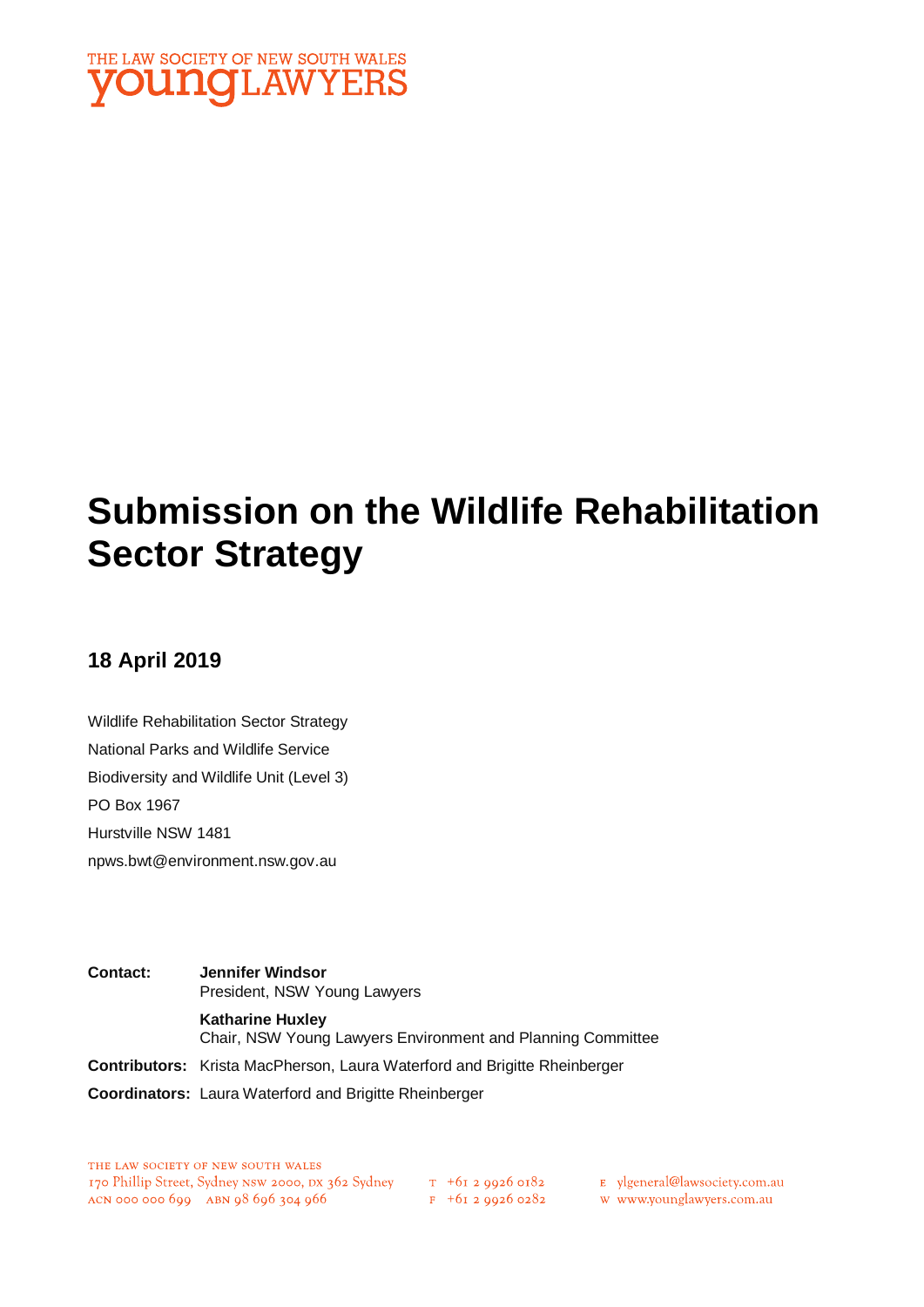The NSW Young Lawyers Environment and Planning Committee (**the Committee**) welcomes the opportunity to make a submission in response to the Wildlife Rehabilitation Sector Strategy (**the Strategy**) published by the Office of Environment and Heritage (**OEH**).

# **Scope of Submission**

The Committee has limited its submission to two aspects of the Strategy, being:

- **1.** the proposed introduction of a system of accreditation; and
- **2.** the involvement of young people in the sector.

As set out below, these two areas are inherently interlinked and both must be viewed in light of the overriding purpose of the sector being the protection and well-being of wildlife.

Overall, the Committee considers that the objectives and action plans set out in the Strategy and its Support Document do, to a large extent, appropriately address the findings in the Review. However, the effectiveness of the proposed accreditation scheme will be highly dependent on the accreditation standards that are implemented under the scheme.

## **Summary of Recommendations**

The Committee recommends that the Department of Planning and Industry (**DPI**) (having subsumed the operations of the OEH):

- **1.** Implement standardised training programs for wildlife volunteers as a matter of priority, including by:
	- a. developing the proposed learning outcomes and performance criteria in collaboration with wildlife rehabilitation organisations in order to make use of their significant expertise; and
	- b. making the proposed learning outcomes and performance criteria the subject of further public consultation;
- **2.** Prepare a Regulatory Impact Statement of the proposed system of accreditation;
- **3.** Develop a 'Welcome Kit' for volunteers addressing policies, procedures and values of wildlife rehabilitation;
- **4.** Encourage service providers to develop distributions maps of members across their service area to encourage targeted recruitment and identify service gaps;
- **5.** Develop a standardised template for recording animal keeping;
- **6.** Ensure a variety of volunteer roles are available with differentiated responsibilities and training requirements; and
- **7.** Adopting a multi-faceted approach to increasing youth participation, including by:
	- a. linking volunteer roles to school and university programs; and
	- b. utilising technology to create knowledge-banks to ensure longevity and continuity of current expertise and skills.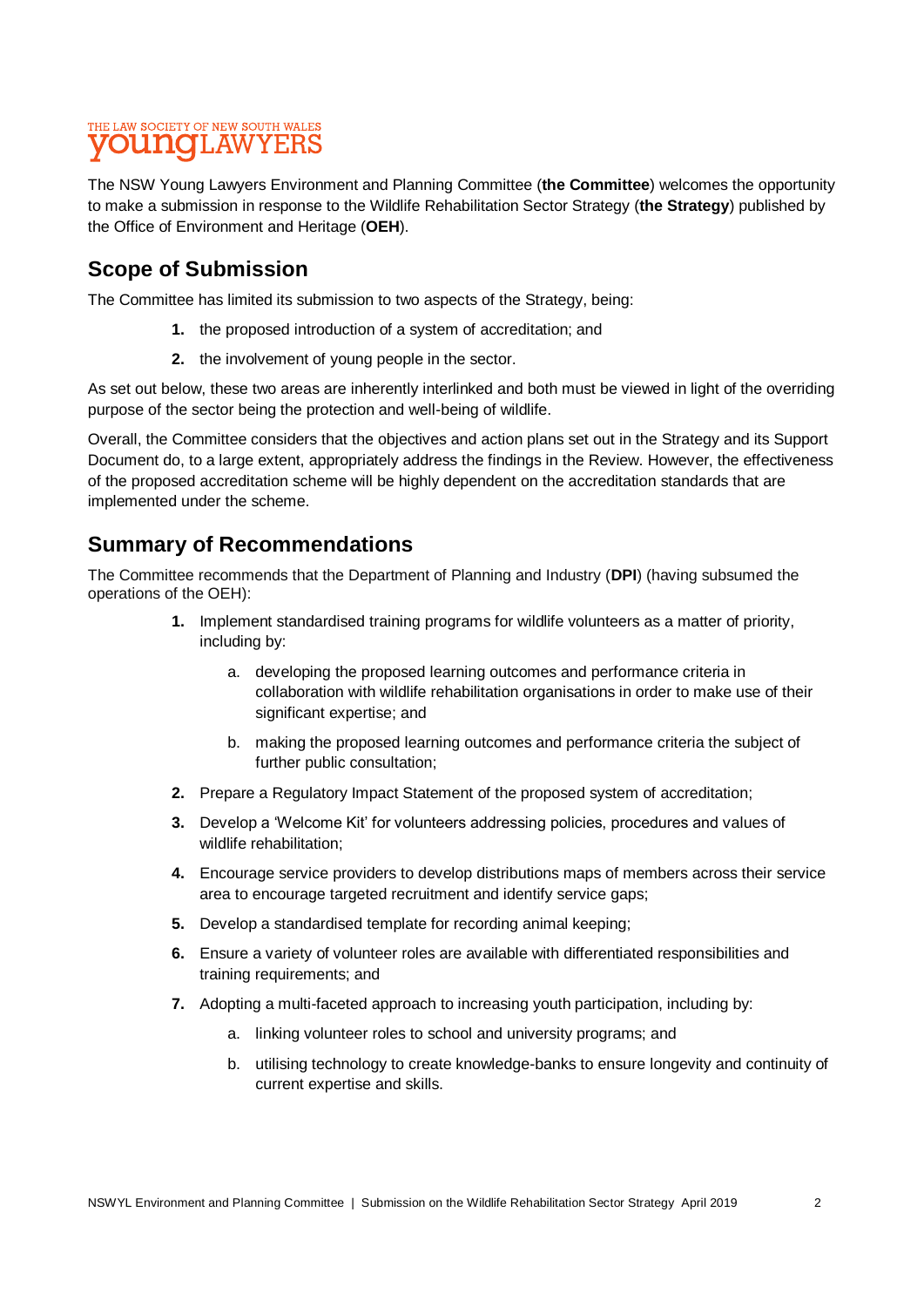# **NSW Young Lawyers**

NSW Young Lawyers is a division of The Law Society of New South Wales. NSW Young Lawyers supports practitioners in their professional and career development in numerous ways, including by encouraging active participation in its 15 separate committees, each dedicated to particular areas of practice. Membership is automatic for all NSW lawyers (solicitors and barristers) under 36 years and/or in their first five years of practice, as well as law students. NSW Young Lawyers currently has over 15,000 members.

The Committee comprises of a group of approximately 50 members interested in our environment. The Committee focuses on environmental and planning law issues, raising awareness in the profession and the community about developments in legislation, case law and policy. The Committee also concentrates on international environment and climate change laws and their impact within Australia.

# **Accreditation**

l

The Committee agrees with the Strategy's proposals that:

- **1.** a system of accreditation should be implemented across the volunteer wildlife rehabilitation sector and its participating service providers pursuant to section 2.17(f) of the *Biodiversity Conservation Act 2016* (NSW); and
- **2.** any system of accreditation must ensure that the wildlife rescue and rehabilitation services provide certainty, both to the public and the government, that future services will be delivered in a consistent, credible and reliable manner that accords with a set of established, guiding principles.

# **Appropriateness of outcomes**

The Committee notes that on page 20 of the Strategy, the OEH lists the objectives of the proposed accreditation scheme as follows:

- **1.** greater community recognition of service;
- **2.** improved volunteer support and management;
- **3.** transferability of volunteer skills between organisations;
- **4.** increased compliance with established codes of practice; and
- **5.** a more flexible framework for accredited volunteer organisations to operate in New South Wales (**the Outcomes**).

The Committee agrees that these are appropriate intended outcomes when considered against the findings in Haering et al's<sup>1</sup> survey of the sector and in the OEH's Review of the NSW Volunteer Wildlife Rehabilitation Sector (the Review). In particular, the Committee suggests that a more flexible framework for accredited

 $1$  Ron Haering et al 'Towards a more effective model of local wildlife care with the volunteer wildlife rehabilitation sector: A survey of volunteers in New South Wales, Australia', (paper presented at Australian Wildlife and Rehabilitation Conference, Sydney, 2 July 2018).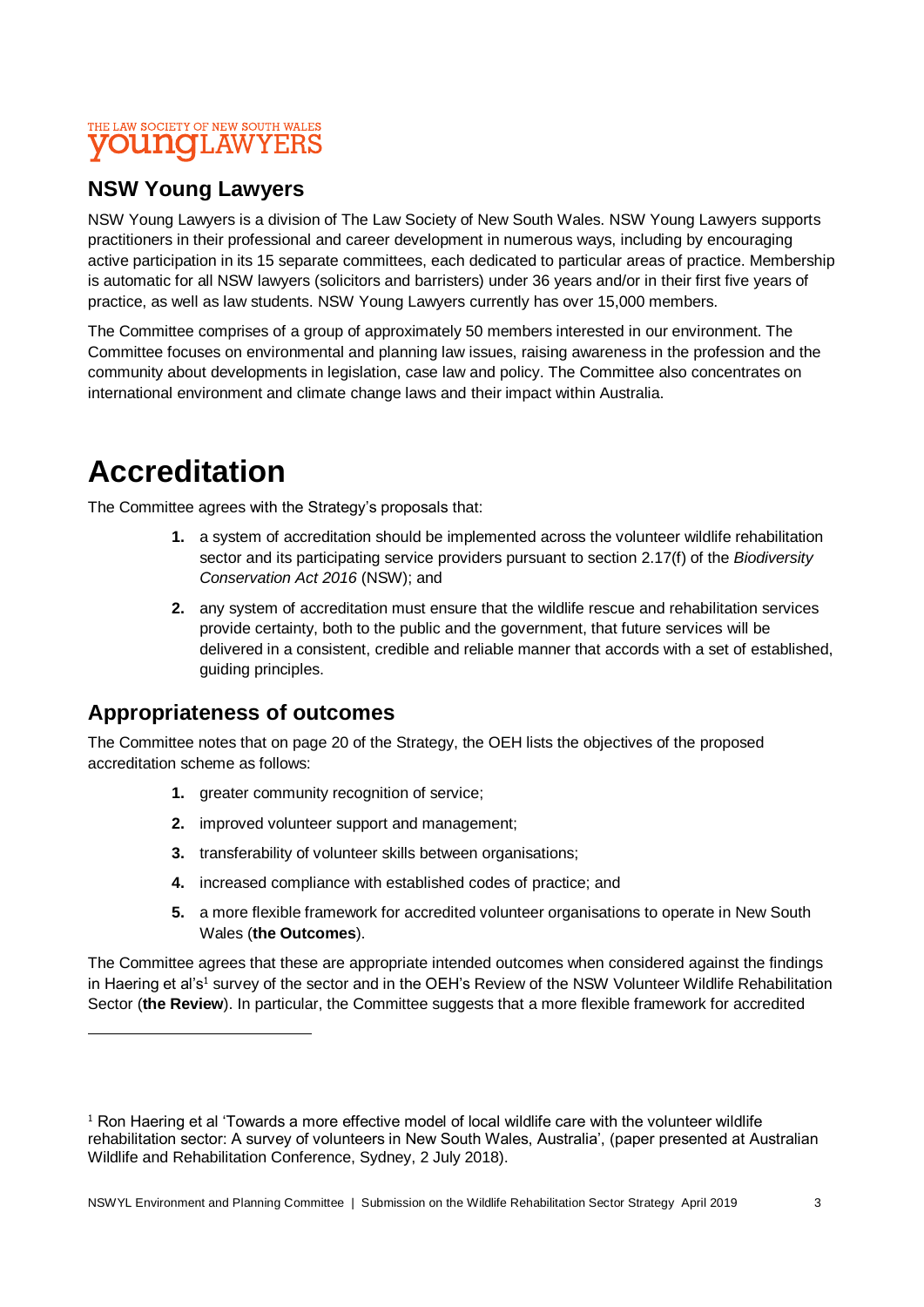volunteer organisations should be prioritised as this would assist in increasing youth participation, as will be discussed below.

# **Appropriateness of accreditation scheme in response to outcomes**

The OEH proposes that the objectives described above can be met through the introduction of an accreditation scheme for organisations within the wildlife rehabilitation sector, which will be assessed through six categories of volunteer support and service delivery, namely:

- **1.** governance;
- **2.** training and support;
- **3.** standards of animal care;
- **4.** service capacity;
- **5.** record keeping; and
- **6.** veterinary services.

The Committee agrees that the identified categories are consistent with the intended Outcomes of the Strategy and are consistent with the findings of the Review. The Committee acknowledges that the specificities of the criteria as set out on pages 4-8 of the Support Document are capable of achieving the Outcomes and aim to balance the need for set standards with the need for organisations to have flexibility of implementation. However, the Committee recommends that additional criteria be added to the 'training and support' category to ensure that young volunteers are not dissuaded from involvement by excessive training requirements. This may include criteria to the effect that organisations should create multiple roles with differentiated responsibility to ensure broad participation of youth volunteers.

Further, there should still be an evaluation of the cost of the scheme relative to the value to New South Wales of outcomes achieved, as well as the ability of wildlife rehabilitation organisations to effectively respond to the requirements of any new accreditation scheme. In particular, given this is a volunteer-based sector the Committee notes that some organisations and may not have the financial and other resources to hand to effectively manage a compliance program. Accordingly, the Committee recommends that a Regulatory Impact Statement be prepared to address these issues.

#### **Governance**

l

The Committee agrees that the OEH's finding at section 5.2 of the Review supports a focus on fostering good governance and that the sector would benefit from increased resources to help improve the skills of its leaders and the effectiveness of their governance practices.

Good governance practices enable not-for-profit organisations to function effectively and support and promote the well-being of their volunteers. In this respect, the Committee recommends that changes to good governance practices within the sector be informed by relevant aspects of the *National Standards for Volunteer Involvement*. This would help to ensure best practice in governance of the volunteer wildlife sector to the extent that the governance practices of the sector are not so already.<sup>2</sup>

<sup>2</sup> Volunteering Australia, *National Standards for Volunteer Involvement*, (2015) , < <https://www.volunteeringaustralia.org/wp-content/uploads/National-Standards-Document-FINAL-3004.pdf> >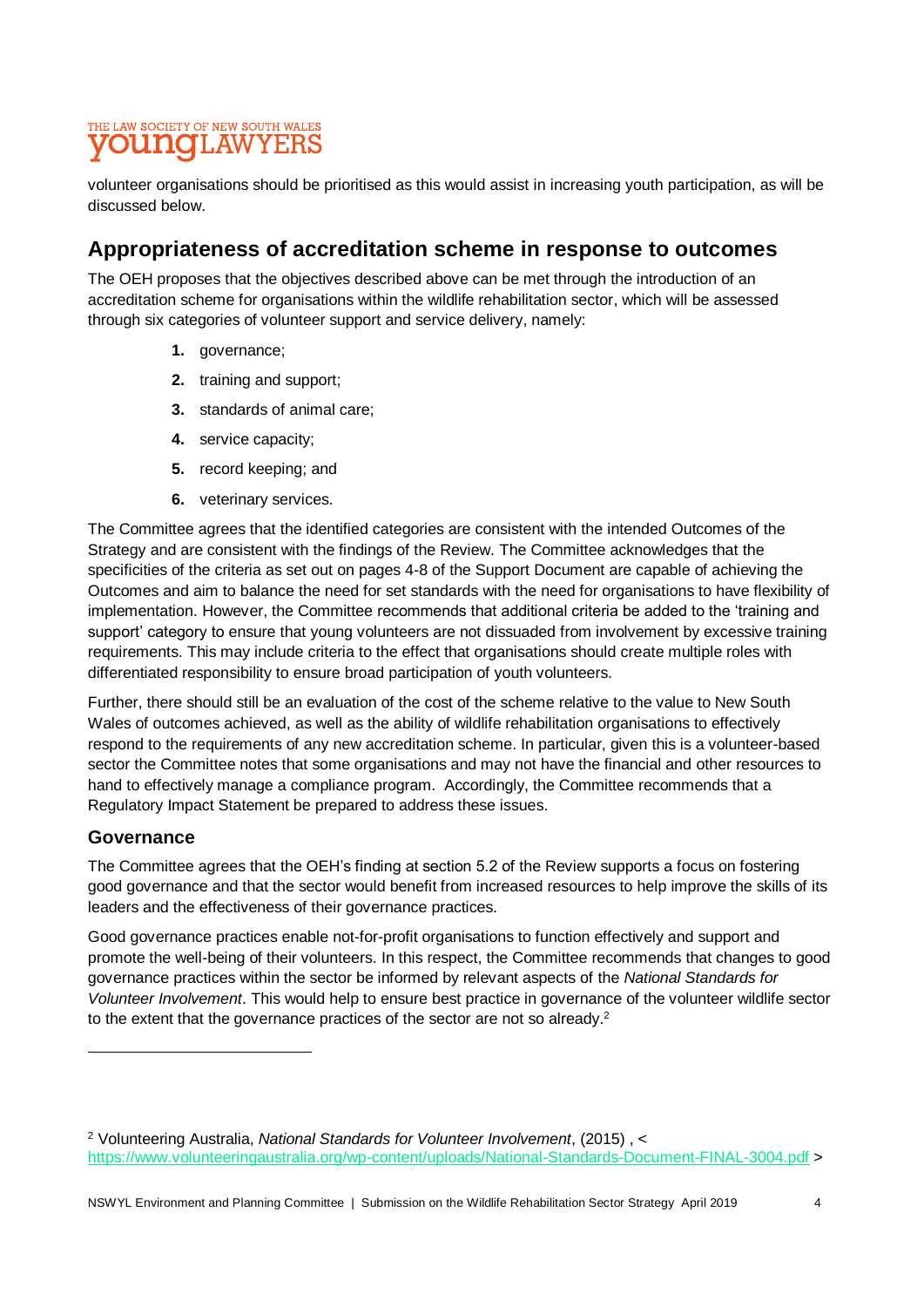The Committee particularly supports the proposed development of a standardised 'Welcome Kit' for new volunteers, as part of an organisation's accreditation, to address the ethics and values of wildlife rehabilitation and the policies and procedures of each particular organisation as proposed by the OEH in the Strategy. This would assist in increasing awareness amongst volunteers of their organisation's structures and improve volunteer management.

### **Training and support**

The Committee recognises that that the findings in Haering et al's survey and the Review suggest there is a lack of uniformity with respect to the training of volunteers across the sector. Haering et al have reported that the lack of uniform training across the state '…has led to inconsistency in training outcomes and potentially disparity in the level of competency held by volunteers.'<sup>3</sup>

At page 39 of the Review, the OEH identified that uniformity in training was identified as 'very' to 'extremely' important to 96% of respondents to Haering et al's survey. The Review also noted that volunteers had sought greater consistency in training standards across the sector and more rigour in assessing competency and skills development. The Committee considers this to be a significant lesson from the review process and strongly recommends that this issue be prioritised in DPI's response to the Review.

The Committee in principle agrees with the proposal set out at pages 12 and 13 of the Strategy which contemplates implementing a standard induction and training program, identifying essential learning outcomes and performance criteria, and establishing shared learning resources and assessment methods required to assess competency across the sector. However, the Committee notes that the standards for training and assessment have not yet been developed and is of the view that the outcomes will be highly dependent on the quality of those standards. Accordingly, the Committee recommends that:

- **1.** the proposed learning outcomes and performance criteria be developed in collaboration with wildlife rehabilitation organisations in order to make use of their significant expertise; and
- **2.** that the proposed learning outcomes and performance criteria be the subject of further public consultation.

The Committee is also of the view that standardisation of training is an appropriate strategy to increase flexibility and transferability of volunteer skills to allow volunteers greater flexibility in their practice. This may also reduce barriers to practice in certain areas and help to ensure that there are enough skilled volunteers to meet demand across New South Wales.

#### **Standards of animal care**

l

The Committee agrees that implementing a baseline standard of care would assist in addressing the finding that there may be disparities in the level of care amongst service providers as identified above. Implementing a standard induction course and specialised species training for volunteers is likely to assist in continuously improving animal care outcomes and quality assuring the service that is provided.

<sup>&</sup>lt;sup>3</sup> Ron Haering et al 'Towards a more effective model of local wildlife care with the volunteer wildlife rehabilitation sector: A survey of volunteers in New South Wales, Australia', (paper presented at Australian Wildlife and Rehabilitation Conference, Sydney, 2 July 2018).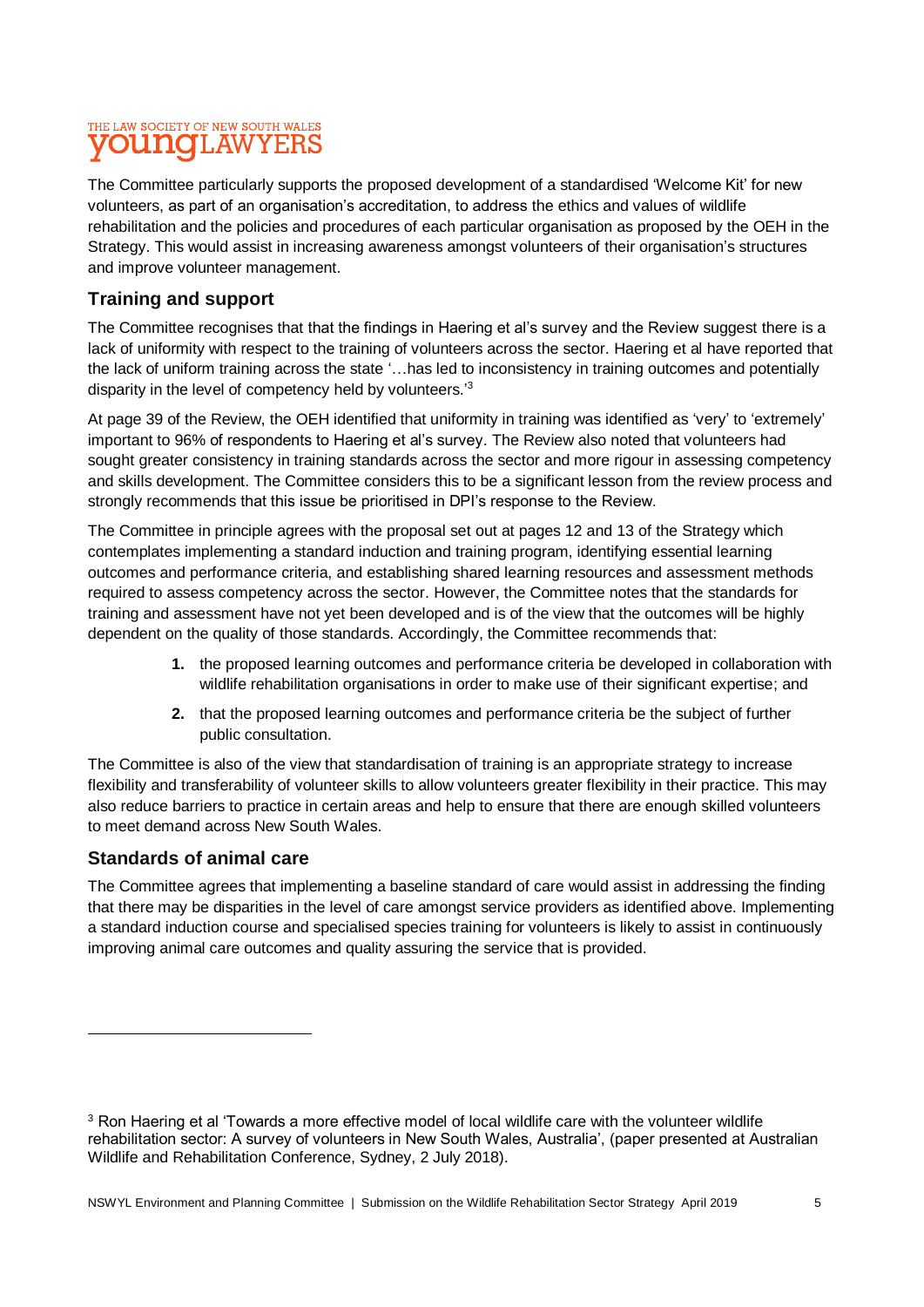#### **Service capacity**

The Committee supports the inclusion of an accreditation requirement that service providers must have an efficient phone rescue service and a capacity to respond to calls. In section 5.5 of the Review, the OEH found that some service providers mapped the distribution of their members across their service area and targeted recruitment in areas where there are emerging service gaps. The Committee supports this practice and suggests that such a standard be incorporated into the proposed accreditation scheme.

#### **Record keeping**

The Committee is in principle in agreement that the proposed accreditation scheme must include a requirement that service providers have an animal record keeping system from the point of rescue to fate. The OEH reported in the Review that there were instances of variations in data quality under the licensing scheme and that some providers were behind in their reporting obligations.

Whilst the Committee does not have a particular suggestion with respect to the form of reporting, it agrees that a standardised report template would likely improve data quality and consistency within the sector. The standardised template should be user friendly so as to encourage compliance.

#### **Veterinary services**

The Committee recognises that it has limited knowledge of veterinary practice and procedure. It therefore only makes the following brief comment with respect to the interaction of veterinarian practices and the sector. The Committee agrees that having a documented policy for engaging with veterinary practices is consistent with the objective of fostering better relations with veterinary practices and improving outcomes for sick and injured wildlife.

#### **Overall comment on accreditation**

The Committee agrees that there is an overall benefit to introducing a standardised accreditation scheme for all service providers in the wildlife rehabilitation sector. The Review has found that there are barriers to both entry and training of new volunteers, which may result in disparities in the quality of services provided. In particular, the Committee supports the standardisation of training to allow volunteers greater flexibility and increase their ability to be deployed to any given place on a needs basis.

The Committee is of the view that the objectives and action plans set out in the Strategy and Support Document appropriately address the findings in the Review; however, it reiterates that the effectiveness of the proposed accreditation scheme is highly dependent on the accreditation standards that are implemented under the scheme.

# **Involvement of young people in the Wildlife Rehabilitation Sector**

The Committee notes that the Review found only 11% of volunteers in the sector to be under the age of 30.

Encouraging young people to become involved in the sector is vital to its successful continuation and to ensure that knowledge and skills gained by current volunteers is developed, maintained and built upon in the future. The Committee accordingly recommends that encouraging youth participation in the sector be made a priority.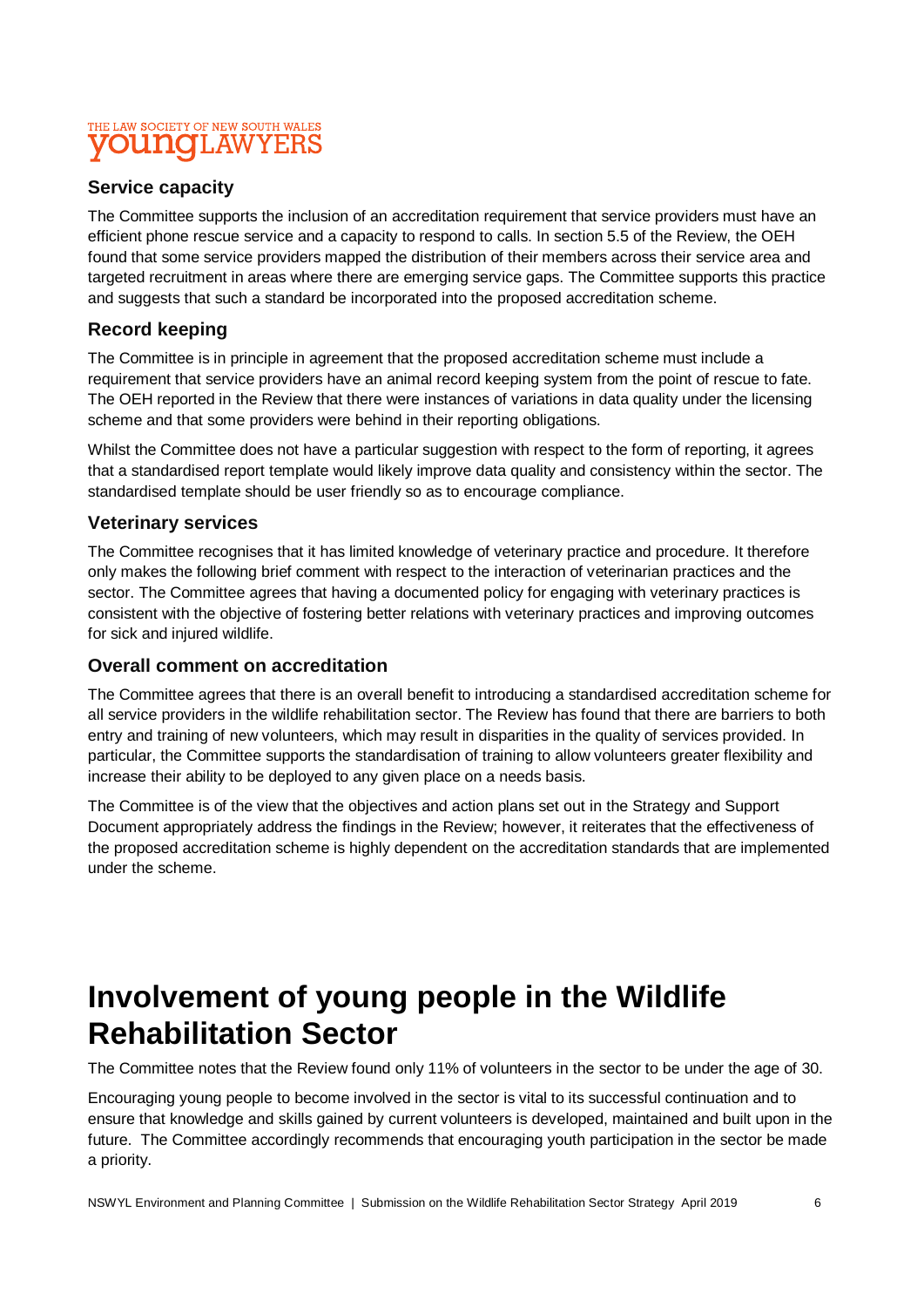#### **Barriers to youth participation in volunteering generally**

There are a number of barriers which may prevent or discourage young people from volunteering which should be considered in implementing the Strategy. Walsh and Black identify socioeconomic and language factors as key barriers to engaging youth in volunteering pursuits. 4 Interestingly, encouraging diversity has been recommended by Pro Bono Australia as an integral recommendation for increasing youth volunteer participation.<sup>5</sup>

Walsh and Black have also identified the following as factors which may deter young people from volunteering:

- **1.** lack of time/balancing time with other pursuits such as study or work;
- **2.** money;
- **3.** access to transport;
- **4.** perception of volunteering as being poorly organised; and
- **5.** over-regulation or 'red-tape', such as obtaining public liability insurance, permissions or police checks.<sup>6</sup>

While some of these factors are clearly beyond the scope of the Strategy, in respect of factor 4 above, the introduction of the proposed accreditation scheme and standardised training programs will be of assistance in addressing potential disparities in public perception as to how well-organised the wildlife rehabilitation sector is.

However, the Committee submits that factor 4 must be weighed against factor 5 above, being the potential for over-regulation of the sector. A balance must be reached between ensuring adequate accreditation of wildlife rehabilitation organisations and training of volunteers, and allowing young people who, for example, may lack financial resources to participate in the sector in a meaningful way. Further, both of these factors must be addressed while maintaining the primary focus of the sector as being the protection of wildlife.

To that end, the Committee recommends (amongst other strategies outlined below), that in developing any standardised training regime there be provision for different levels of training for different roles, recognising their differing levels of responsibility. This will ensure that, while volunteers are given the training they need, they are not dissuaded from involvement by excessive training requirements.

#### **Potential strategies to increase participation of young people**

There are a number of strategies which may assist in encouraging young people to participate in the wildlife rehabilitation sector.

These may include:

l

<sup>4</sup> Lucas Walsh and Rosalyn Black, 'Youth volunteering in Australia: An evidence review' (2015) *Australia Research Alliance for Children and Youth* 1, 23.

<sup>5</sup> Pro Bono Australia, *What's in it for me? Understanding Young Volunteers* (15 November 2011) < https://probonoaustralia.com.au/news/2011/11/whats-in-it-for-me-understanding-young-volunteers/>.

<sup>6</sup> Lucas Walsh and Rosalyn Black, 'Youth volunteering in Australia: An evidence review' (2015) *Australia Research Alliance for Children and Youth* 1, 24-25.